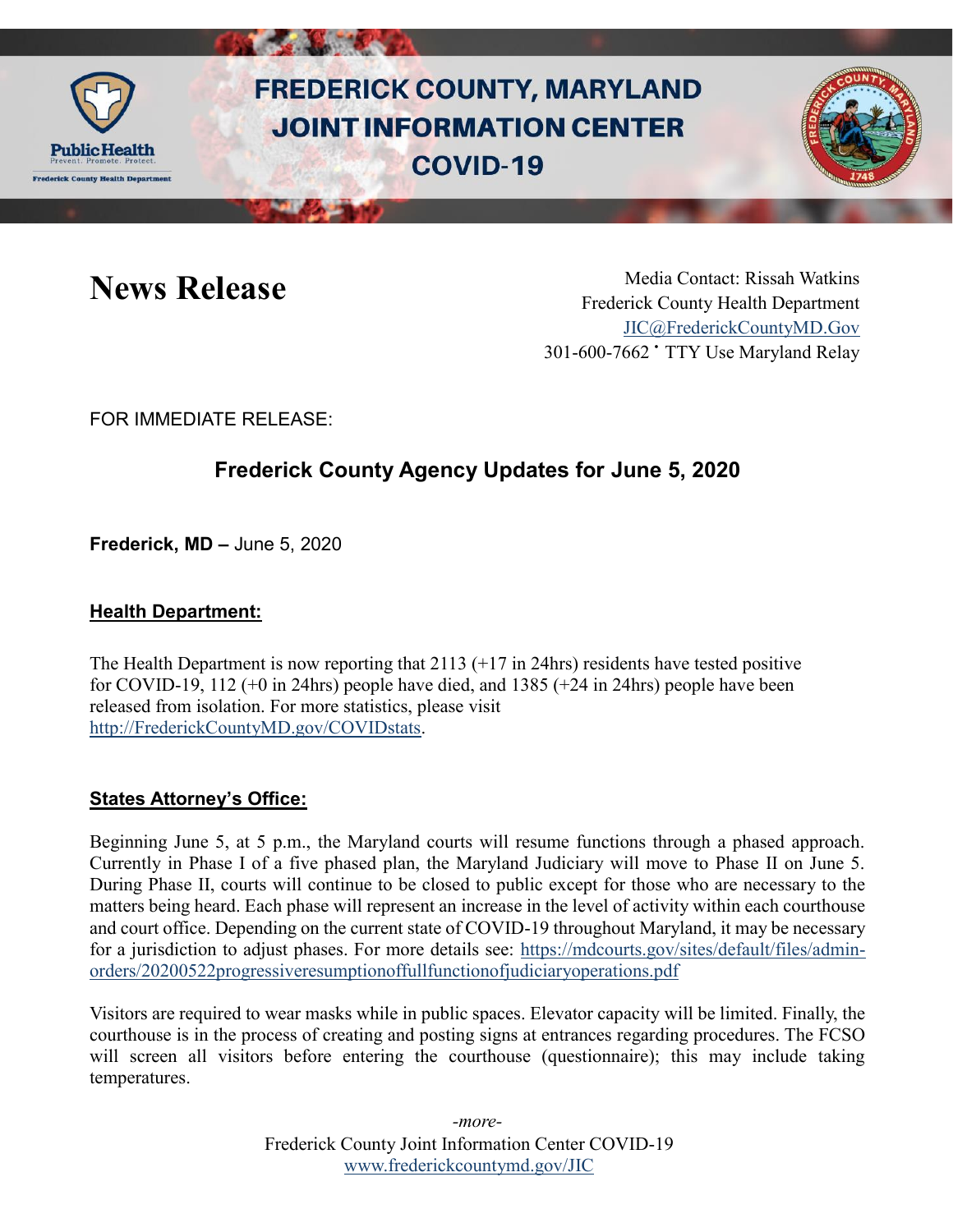

#### **JIC/Page 2**

**JIC:**



- \* Amusement parks
- \* Roller and ice skating rinks
- County Executive Jan H. Gardner

*-more-*

**ENCLOSED MALLS** 

Frederick County Joint Information Center COVID-19 [www.frederickcountymd.gov/JIC](https://frederickcountymd.gov/JIC)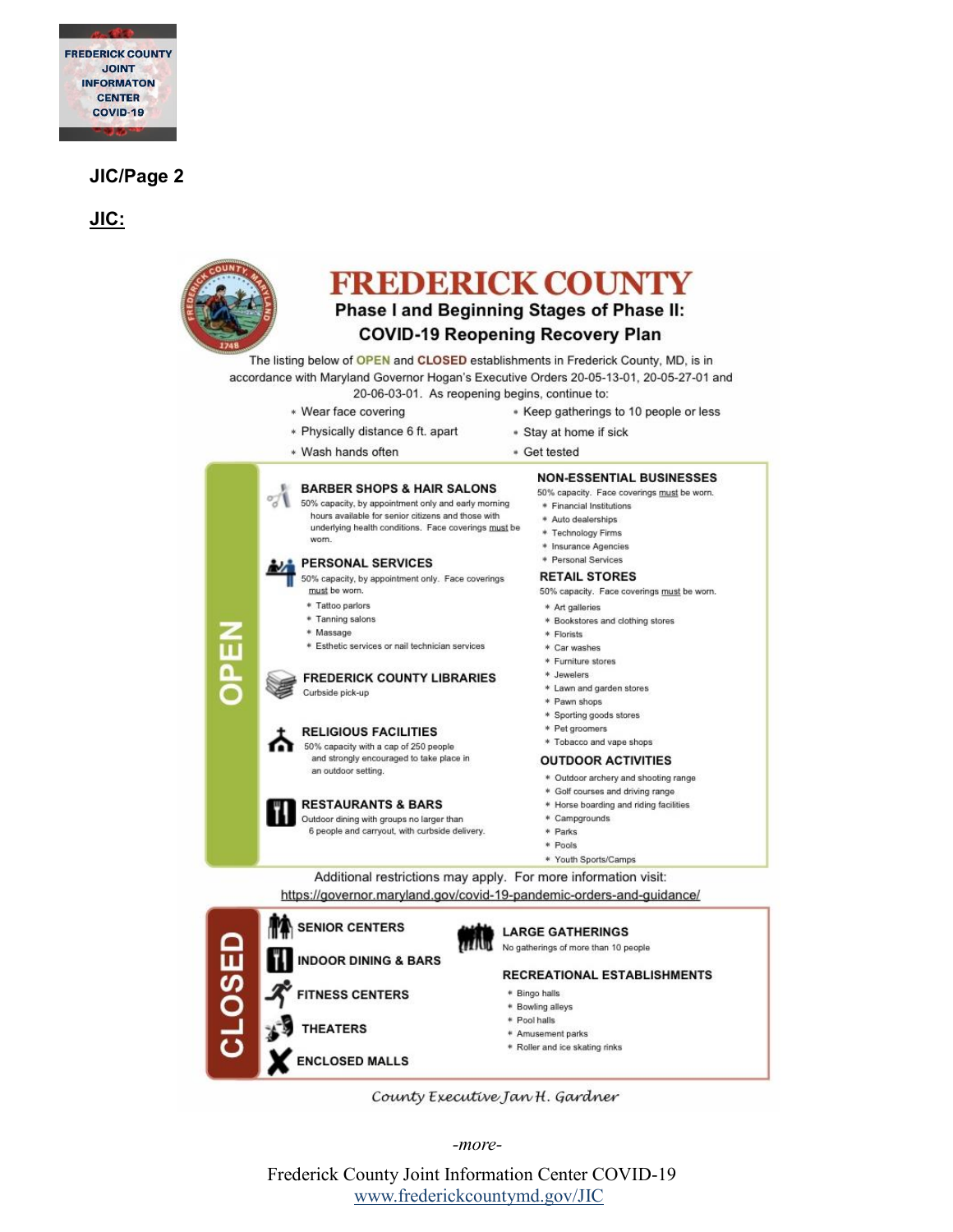

## **Page 3/JIC**

| <b>Frederick County</b><br><b>FAMILY LAW</b><br><b>NEW COVID-19</b><br><b>INTAKE PROCEDURES</b><br><b>SELF HELP CENTER</b>                                             |
|------------------------------------------------------------------------------------------------------------------------------------------------------------------------|
| In an effort to maintain safety for staff and members of the<br>public, we are modifying our intake procedures until further notice.                                   |
| STARTING JUNE 8, 2020 - APPOINTMENT LINE OPEN:                                                                                                                         |
| MONDAY • WEDNESDAY • FRIDAY                                                                                                                                            |
| 9 AM - 11 AM<br>3 PM - 5 PM                                                                                                                                            |
| To make an appointment, please call:<br>(301)834-2627                                                                                                                  |
| We will complete an initial intake by phone to check for a<br>possible conflict-of-interest, outline general issues, and<br>schedule an appointment with the attorney. |
| Meetings will be held by audio or video call.<br>Currently, walk-in service is not available until further notice.                                                     |
| For updates on our services and intake procedures, please go to:<br>https://frederickcountymd.gov/SelfHelp                                                             |

*-more-*

Frederick County Joint Information Center COVID-19 [www.frederickcountymd.gov/JIC](https://frederickcountymd.gov/JIC)